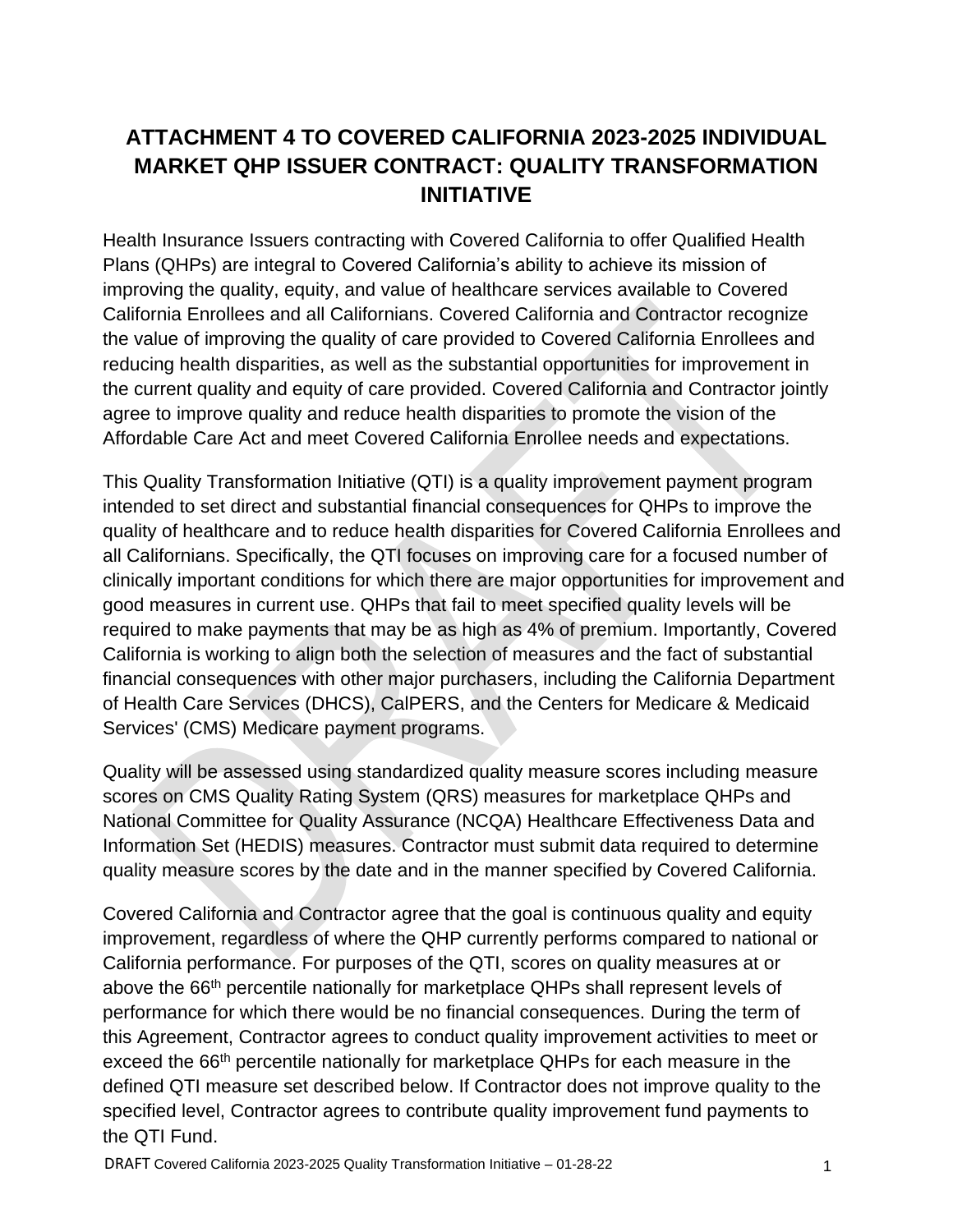In addition, if Contractor fails to exceed the  $25<sup>th</sup>$  percentile nationally for a measure in the defined QTI measure set described below, Contractor must submit a Quality Improvement Plan at a time and in a manner determined by Covered California for review and approval. The Quality Improvement Plan must indicate the actions Contactor is implementing to improve quality levels and the timeline by which Contractor will implement the plan. Covered California will monitor and collaborate with Contractor to ensure the actions implemented to improve performance do not have negative impacts on Covered California Enrollees.

For Measurement Year 2023 the maximum quality improvement fund payment for Contractor's failure to meet the specified quality levels is equal to 0.8% of Contractor's total Gross Premium per product. Contractor is subject to potential payment obligations for quality performance requirements as specified in Attachment 2 — Performance Standards with Penalties and this Attachment 4 in accordance with Section 5.2.1 of the Agreement.

Quality improvement fund payments will be determined on an annual basis based on when Measurement Year data is available to assess performance. Quality levels and quality improvement fund payments are assessed for each product (HMO, PPO, EPO) Contractor offers.

Contractor shall not be responsible for any failure to meet the quality levels if and to the extent that the failure is excused pursuant to Section 13.7 of the Agreement (Force Majeure).

Covered California will use Contractor's measure scores and quality levels to evaluate and publicly report both QHP Issuer performance and its impact on healthcare quality and health disparities reduction in California.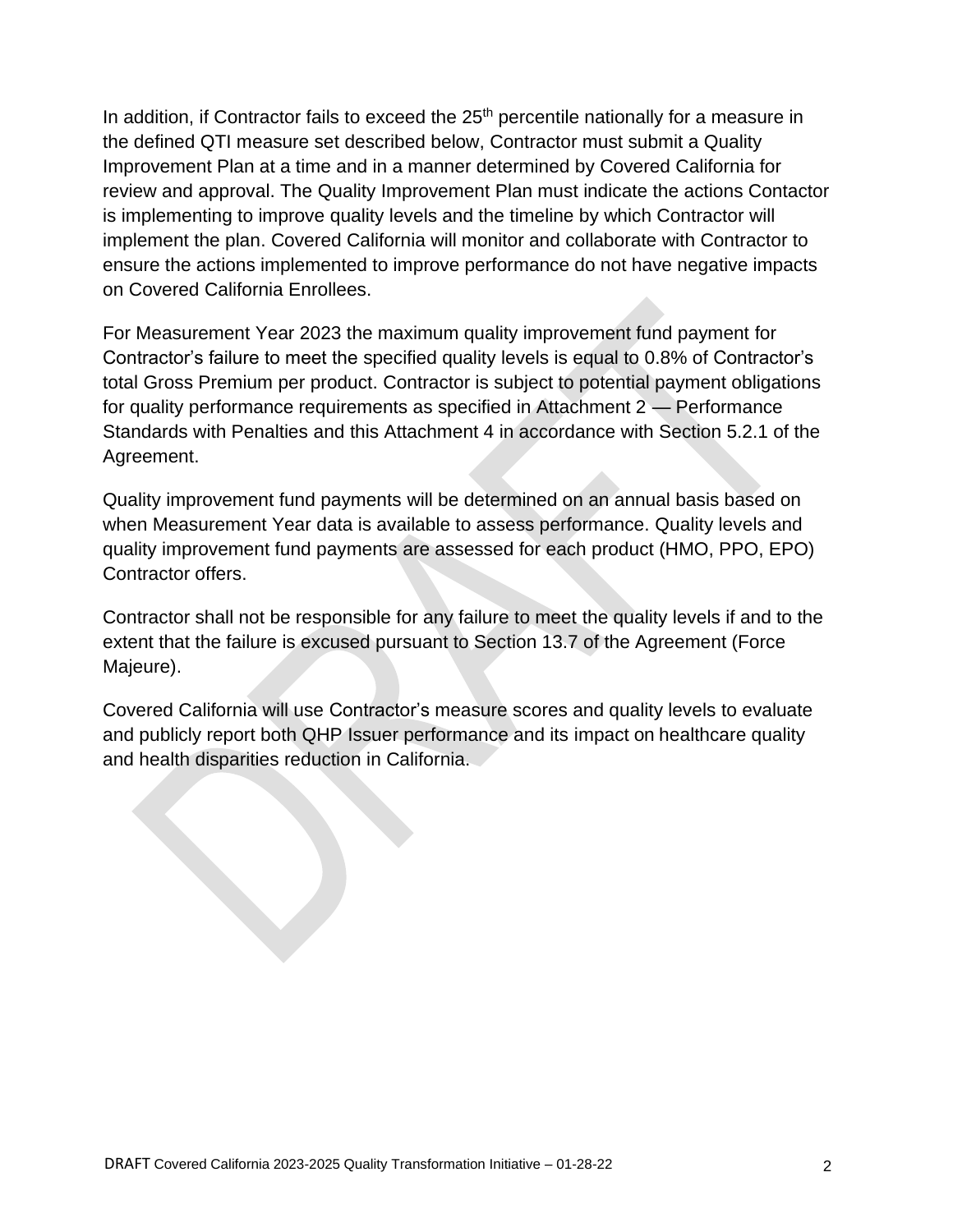## **1.01 Core Conditions and Measure Set**

### **1.01.1 2023 – 2025 Core Conditions and Measure Set**

For the QTI for Measurement Years 2023-2025, Covered California has identified a set of four areas of focus for improvement and related measures in each area that are nationally endorsed, represent priority quality and equity domains, align with other purchaser measures, and span pediatric and adult Enrollees. Covered California will use standardized quality measure scores, including measure scores from the CMS Quality Rating System (QRS) for marketplace QHPs, to assess Contractor's quality.

- 1) Contractor will be assessed on the QTI measure set consisting of the following QRS measures for Measurement Years 2023-2025:
	- a) Controlling High Blood Pressure (NQF #0018)
	- b) Comprehensive Diabetes Care: Hemoglobin A1c (HbA1c) Control (<8.0%) (NQF #0575)
	- c) Colorectal Cancer Screening (NQF #0034)
	- d) Childhood Immunization Status (Combo 10) (NQF #0038)

Covered California will use Contractor's reportable measure scores published by CMS through the CMS Marketplace Quality Module within CMS' Health Insurance and Oversight System for Measurement Years 2023-2025. Contractor's measure scores will be rounded to the nearest whole number.

- 2) Contractor will report on the following measures National Committee for Quality Assurance (NCQA) Healthcare Effectiveness Data and Information Set (HEDIS) for Measurement Years 2023-2025:
	- a) Depression Screening and Follow-Up for Adolescents and Adults (DSF)
	- b) Pharmacotherapy for Opioid Use Disorder (POD)

Covered California intends to include these measures in the QTI measure set after benchmarks have been established.

#### **1.01.2 Health Disparities Reduction Requirements**

For Measurement Years 2023-2025, Contractor must annually submit the HEDIS hybrid measure data for the QTI measures described in 1.01.1.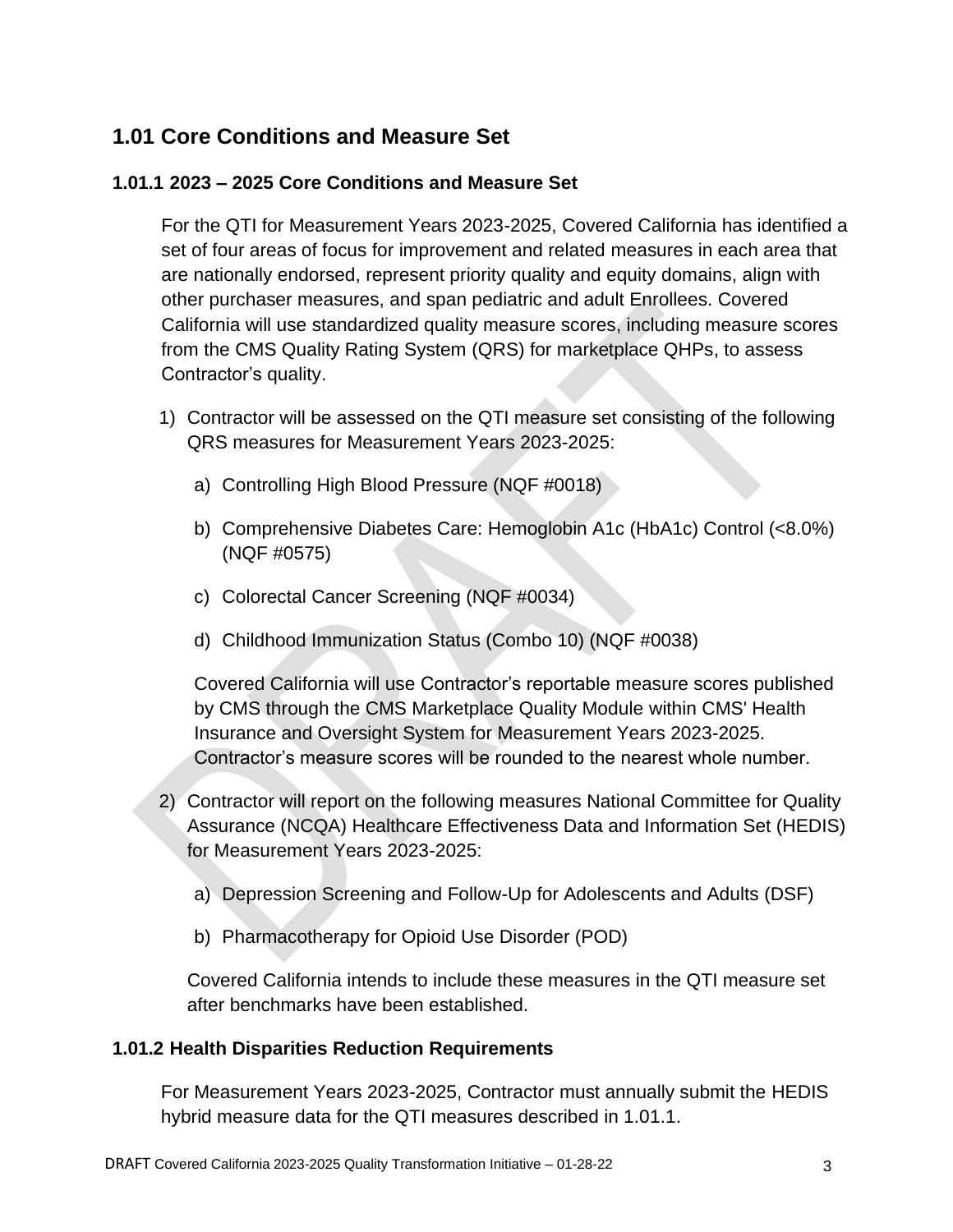As specified in Attachment 1, Article 1.02.1, Contractor must submit a patient level data file that includes a unique person identifier as specified by Covered California and valid race and ethnicity attributes for each person in the denominator.

Covered California will use patient level data file submissions to publicly report Contractor's performance on QTI measures stratified by race and ethnicity.

After national race and ethnicity stratified population benchmarks have been established, Covered California intends to add health disparities reduction requirements to the QTI measure set.

#### **1.01.3 Revisions to Measure Set**

Covered California will evaluate the QTI measure set periodically in collaboration with Contractor, other QHP Issuers, and stakeholders. Covered California may modify the QTI measure set described in 1.01.1 through the contract amendment process or for the next contract period.

### **1.02 Quality Levels**

For purposes of the QTI, quality measure scores at or above the 66th percentile nationally for marketplace QHPs shall represent levels of performance for which there would be no financial consequences. During the term of this Agreement, Contractor agrees to conduct quality improvement activities to meet or exceed the 66th percentile nationally for marketplace QHPs for each measure in the defined QTI measure set described in 1.01.1. If Contractor does not improve quality to the specified level, Contractor agrees to contribute quality improvement fund payments to the QTI Fund.

- 1) Covered California will apply a fixed benchmark year for each measure for the entire three-year period of the contract. Covered California will use the national percentiles published by CMS through the CMS Marketplace Quality Module within CMS' Health Insurance and Oversight System. Contractor's measure score for each QTI measure for each Measurement Year 2023-2025 is compared to the Quality Rating System (QRS) national percentiles for Measurement Year 2021 or Measurement 2022 for the corresponding measure to determine Contractor's quality improvement fund payment as described below. National percentiles will be rounded to the nearest whole number.
	- a) Measurement Year 2021 is the fixed benchmark year for the contract period for the following measures:
		- i) Controlling High Blood Pressure (NQF #0018)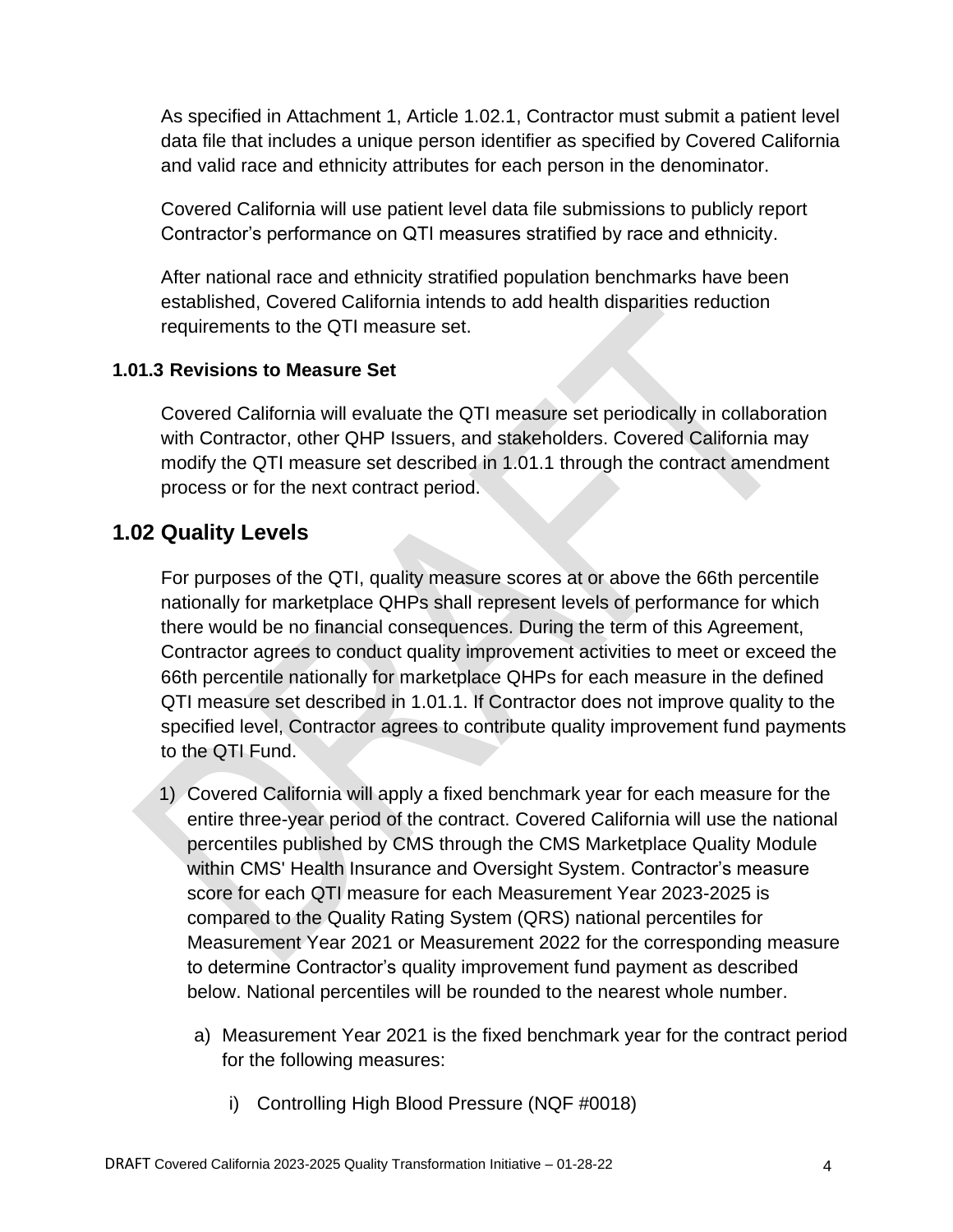- ii) Comprehensive Diabetes Care: Hemoglobin A1c (HbA1c) Control (<8.0%) (NQF #0575)
- iii) Colorectal Cancer Screening (NQF #0034)
- b) Measurement Year 2022 is the fixed benchmark year for the contract period for the following measure:
	- i) Childhood Immunization Status (Combo 10) (NQF #0038)
- 2) Contractor agrees to contribute quality improvement fund payments to the QTI Fund based on the following quality levels for each measure:
	- a) Contractor must contribute the full per measure amount if the measure score is below the 25<sup>th</sup> percentile.
	- b) Contractor must contribute a per measure amount at a declining constant linear rate, as determined by Covered California, for each measure score between the 25<sup>th</sup> and 65.9<sup>th</sup> percentile.
	- c) Contractor will not contribute payment for each measure score at or above the 66<sup>th</sup> percentile.
- 3) Each reportable measure in the QTI measure set described in 1.01.1.1 is weighted equally to determine the amount of quality improvement fund payment per measure. The maximum quality improvement fund payment for each measure is proportional to the number of reportable measures in the QTI measure set. For example, if Contractor has four reportable measures, each measure accounts for 25% of the total possible payment per Measurement Year for the contract period. Correspondingly, if Contractor has three reportable measures, each measure accounts for 33.3% of the total possible payment, and so forth.

### **1.03 Implementation Timeline**

Quality improvement fund payments will be determined on an annual basis. As Covered California is using measure scores for QRS measures for Measurement Years 2023-2025, Covered California will calculate the quality improvement fund payment after Contractor submits QRS data at a time and in a manner determined by Covered California for the applicable measurement year. Quality improvement fund payments will be determined for each product (HMO, PPO, EPO) Contractor offers.

DRAFT Covered California 2023-2025 Quality Transformation Initiative - 01-28-22 When the quality improvement fund payment is calculated, Covered California will provide Contractor with a QTI Performance Report, along with the determined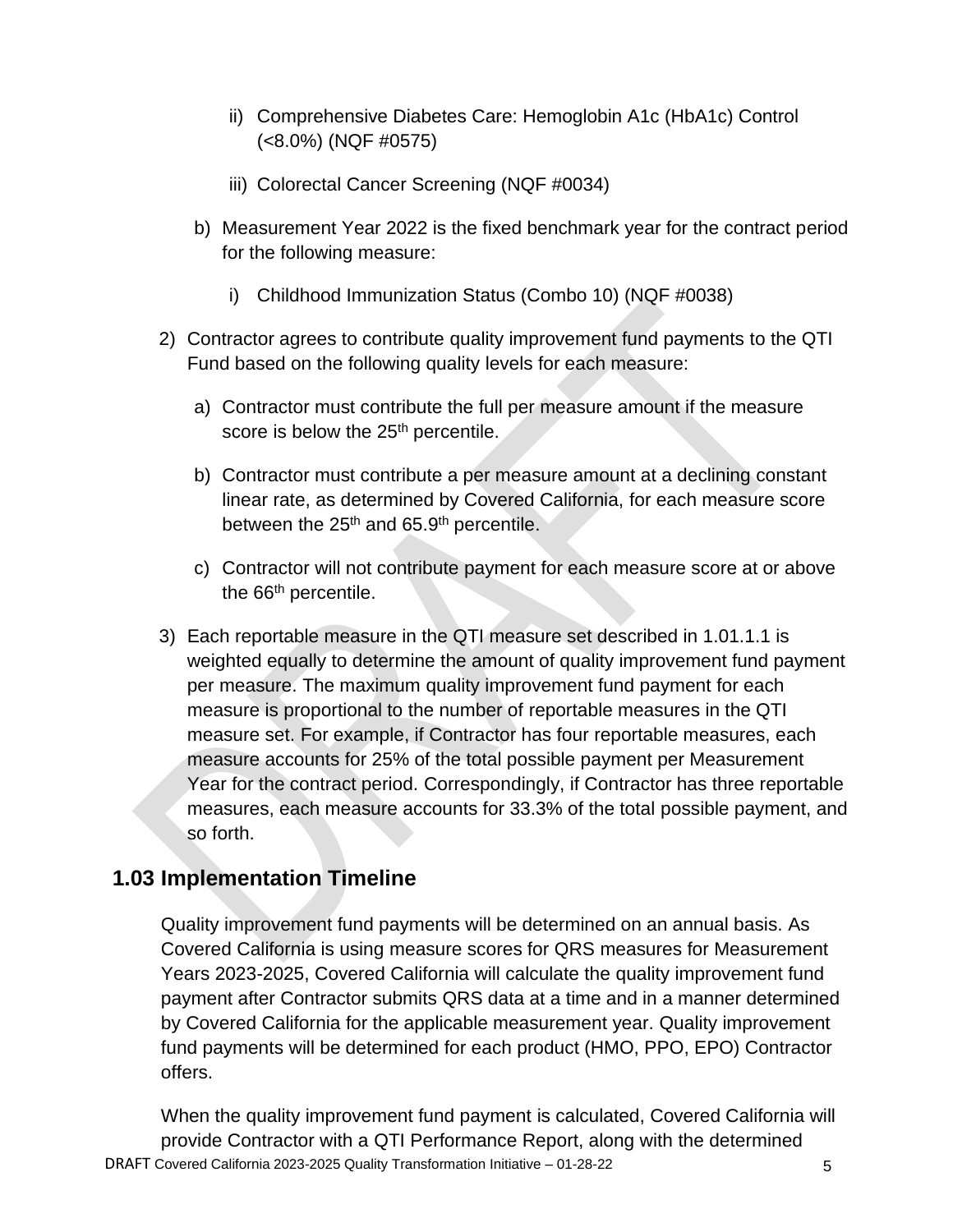quality improvement fund payment, within ninety (90) calendar days of receipt of the CMS Measurement Year data. Contractor must remit payment to the QTI Fund within thirty (30) calendar days of receiving the QTI Performance Report.

If Contractor does not agree with the QTI Performance Report, Contractor may dispute the Report in writing within thirty (30) calendar days of receipt of that Report. The written notification of dispute must provide a detailed explanation of the basis for the dispute. Covered California must review and provide a written response to Contractor's dispute within thirty (30) calendar days of receipt of Contractor's notification of dispute. If the Contractor still disputes the findings of Covered California, Contractor may pursue additional remedies in accordance with Section 13.1 of the Agreement.

## **1.04 Quality Improvement Fund Payments**

If Contractor does not improve quality to the specified level for the QTI measures as described above, Contractor agrees to contribute to the QTI Fund. The amount of Contractor's quality improvement fund payment is determined by the quality level for each QTI measure and the total maximum quality improvement fund payment for the Measurement Year.

The maximum quality improvement fund payment begins at 0.8% of Contractor's total Gross Premium per product for Measurement Year 2023. Contractor is subject to potential payment obligations for quality performance requirements as specified in Attachment 2 — Performance Standards with Penalties and this Attachment 4. The maximum payment obligations collectively between these two begin at 1% of Contractor's total Gross Premium per product for Plan Year 2023 and increase by an additional 1% of Contractor's total Gross Premium per product per Plan Year up to 3% maximum over the contract period and up to 4% in future contract years as described in Section 5.2.1 of the Agreement.

## **1.05 Quality Improvement Plans**

If Contractor scores below the  $25<sup>th</sup>$  percentile for a QTI measure described in 1.01.1.1, Contractor must annually submit a Quality Improvement Plan at a time determined by Covered California for review and approval in accordance with Section 5.2.4 of the Agreement. The quality improvement plan must address all measures for which Contractor scores below 25<sup>th</sup> percentile.

The Quality Improvement Plan must indicate the actions Contactor is implementing to improve performance levels, and the timeline by which Contractor will implement the plan.

DRAFT Covered California 2023-2025 Quality Transformation Initiative - 01-28-22 Contractor must continue to comply with applicable network adequacy standards,